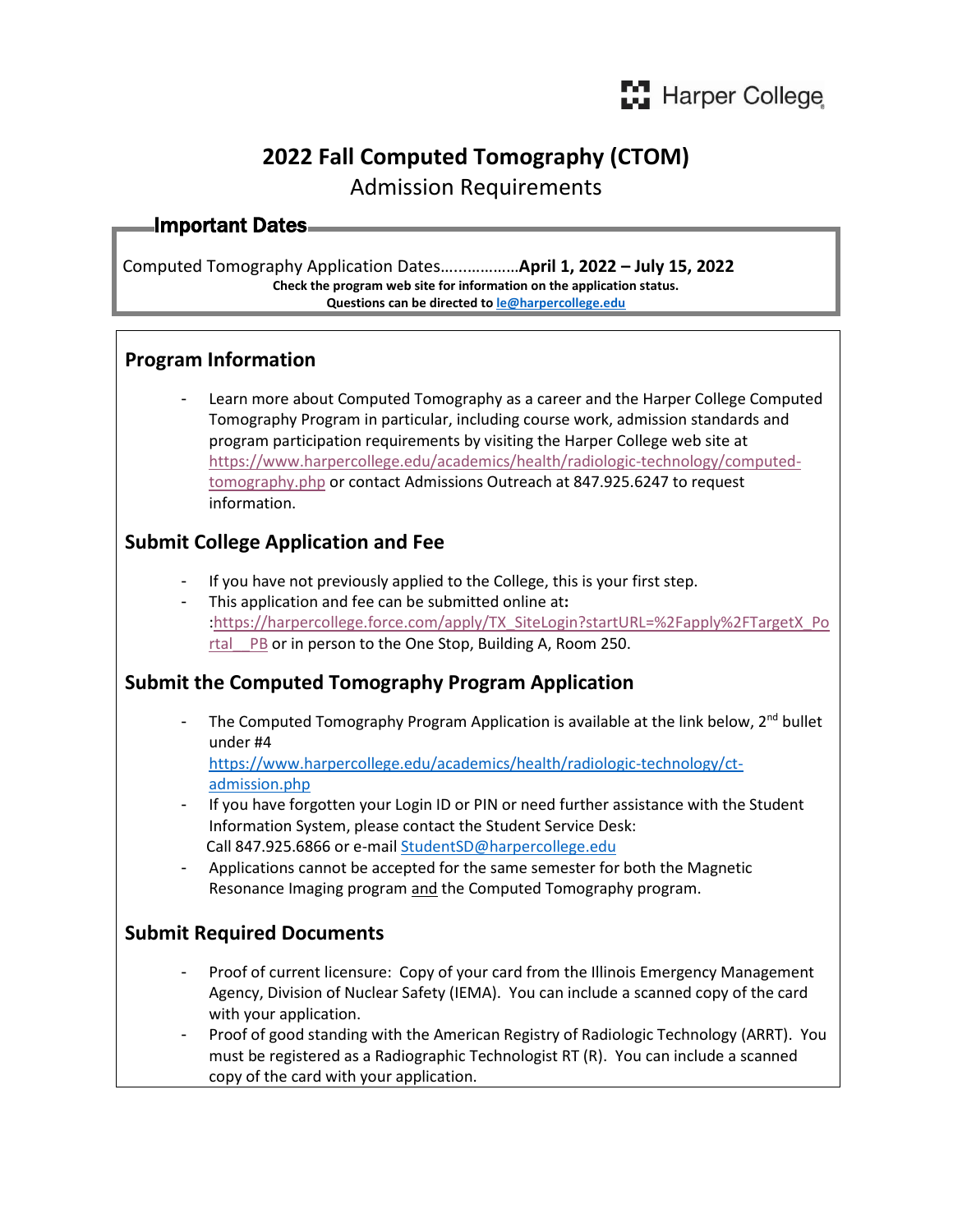- If accepted into the CTOM program, you must maintain good standing with ARRT and IEMA throughout the program.
- You can request a copy of your IEMA card by contacting: <https://www2.illinois.gov/iema/NRS/RadSafety/Pages/RadTechSearch.aspx>
- You can request a copy of your ARRT card by contacting: <https://www.arrt.org/pages/verify-credentials>

#### **Program Requirements**

- **Human Anatomy (BIO 160) and Human Physiology (BIO 161):**
- Completed with a grade of C or better at Harper College, or
- Equivalent courses completed with grades of C or better from another college; or
- Coordinator approval.
- **Grade Point Average:**
- A 2.5 cumulative grade point average (on a 4.0 scale) from the institution that granted your degree in RAD Technology.
- All imaging courses that were part of your RAD Tech degree must have been completed with a grade of C or better.
- If you did not earn your degree in RAD Tech from Harper College, but you were enrolled in credit courses at Harper one time, your grade point average at Harper must be at least a 2.0.

#### **Selection**

- The files of all who submit their Computed Tomography Certificate applications by the program deadline date will be reviewed by the committee. Preference will be given to applicants in the following order:
	- 1. Harper College Radiologic Technology Degree Graduates, in order of their Harper College grade point averages, followed next by:
	- 2. Harper district residents in order of their grade point averages from the college where the RAD degree was earned, and then by:
	- 3. Out-of-district applicants in order of their grade point averages from the college where the RAD degree was earned;

If a tie breaker is necessary, file completion date will be used.

#### **Important Admission Notes**

- It is the applicant's responsibility to ensure that all requirements are met and all documentation is on file.
- All correspondence regarding your limited enrollment application will be sent to the email address on record with the College. It is your responsibility to see that your Personal Profile information is current. You can check your information on the Student Portal on the My Harper tab under Personal Profile. To update your email address (and/or mailing address and phone number), you will need to contact the One Stop Center, Building A, Room A250. Residency is determined by the mailing address on record with the College at the time of acceptance or as of the program deadline date.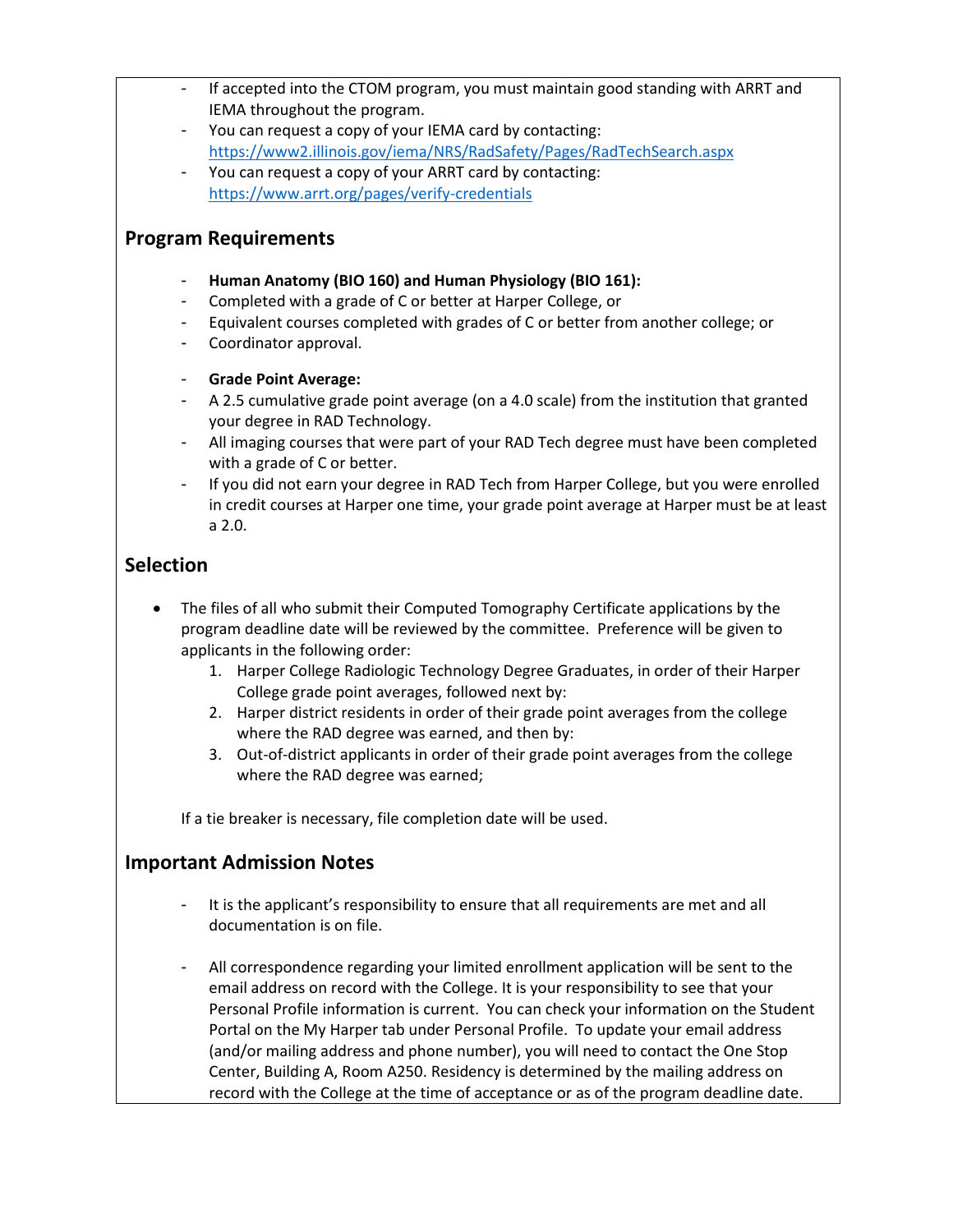- All applicants will be considered and will receive an email confirmation your status in the program approximately two weeks after the deadline date.
- Those who apply for this limited enrollment program are obligated to meet current admission requirements and follow the program curriculum as defined at the time of acceptance into the program.
- Once your program application has been processed, you are able to monitor your limited enrollment file online. Go to **harpercollege.edu** and log into your **MyHarper Student Portal**; limited enrollment information can be found by clicking on the **Registration and Records** icon. Look under the **Limited Enrollment Program Admissions** section and click on 'Check Your Limited Enrollment Status'.
- There is no guarantee that this limited enrollment program will remain open past the application deadline date. Therefore, if you are submitting your application on or just prior to that deadline date, you should take steps to ensure that all required academic and/or official documentation of your having satisfied the admission requirements is submitted with your program application, or you may not be considered for admission.
- Applicants not accepted into the program who wish to be considered in the selection process for a future term **must reapply**.
- Applicants who are accepted into the Computed Tomography Program will be required to provide evidence of health insurance coverage and have a physical exam and several immunizations and health screening tests prior to the first day of class. In addition, accepted applicants will be required to undergo a background check. Applicants will receive information regarding these requirements following program acceptance.